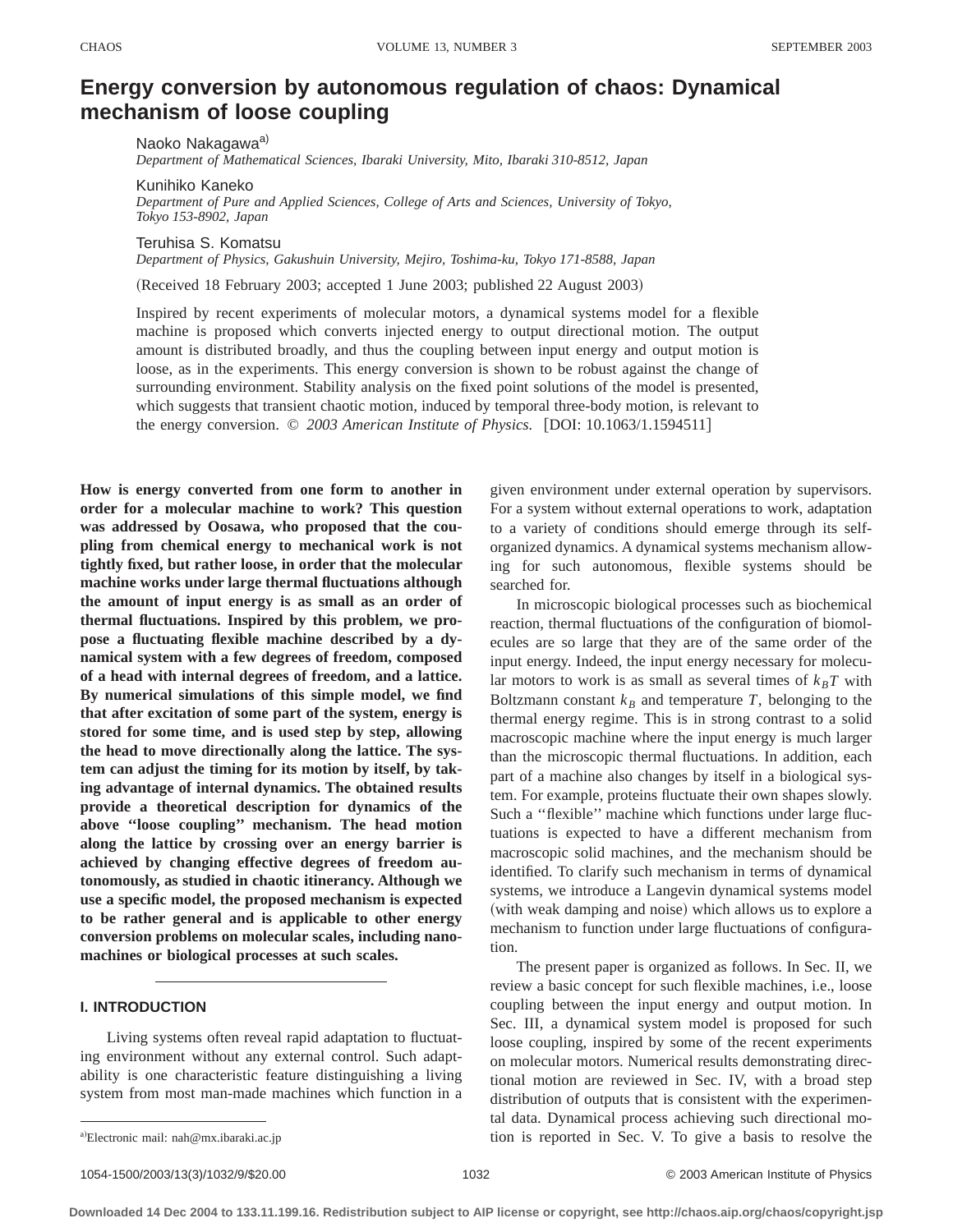behavior of the model, fixed point solutions and their bifurcations are obtained in Sec. VI, and the linear stability analysis for such solutions is given in Sec. VII. Using these results, the mechanism that enables the directional motion is proposed, by noting dynamical changes of effective degrees of freedom, and crossing over a saddle point by transient chaos. Discussion is given in Sec. VIII, with the relationship of the present dynamics with chaotic itinerancy.

## **II. LOOSE COUPLING**

The concept of a flexible machine that works under large thermal fluctuations was proposed by Oosawa in 1986 as loose coupling,<sup>1,2</sup> to interpret experimental data of bacterial flagellar. There, it is proposed that the conversion of chemical energy to mechanical work does not occur all at once, but step by step. Conversion from chemical to mechanical energy is not tightly determined, but its rate changes event by event, and the amount of output work is distributed. The relevance of such loose coupling to flexible response of proteins under fluctuating environment is discussed.

Recent experiments of molecular motors, such as Acto-Myosin systems, demonstrate this loose coupling. There, conversion of chemical energy to mechanical one is carried out as a directional motion coupled to ATP hydrolysis for microscopic transport. Using advanced techniques in single molecule measurements, it is found that output directional motion of biomotors is a few steps per one ATP hydrolysis,<sup>3</sup> and that this output is distributed. The result shows clearly that the mechanical output has *loose coupling* to the input chemical reaction.

The single molecule analysis also sheds light on adaptive function of biomotors for the selection of force to carry a load. For a light load, the motor moves a few steps per one ATP hydrolysis, whereas it moves at most one step for a heavy load.<sup>4</sup> This indicates that the biomotor can control the force to carry the load and the amount of steps by itself. This is in contrast to the solid machine like a gear, where the input energy and the output work are both quantized and have one-to-one correspondence.

Simultaneous observation of the binding of ATP and the motion of myosin head suggests that the input energy from ATP is stored in the protein for a long interval before it is used for the directional motion.<sup>5</sup> The stored time scale even reaches subseconds in some cases, that is anomalously long, compared with the scale of vibrational mode in protein. Both the storage time and the step size of directional motion (corresponding to the number of functional cycles) have broad distributions. The energy storage might imply flexible adaptation of proteins, since the protein could wait for a suitable timing and fluctuation during the stored state, to realize function.

As discussed so far, a system with loose coupling will easily adapt to changes in external conditions, and will be robust to fluctuations. In this paper, we construct an explicit example of such system with self-organized dynamics, to put the abstract concept of the loose coupling into shape.

### **III. MODEL**

To construct a flexible machine, we refer to a molecular motor system with a motor protein and a chain of rail proteins. Here we introduce a dynamical system composed of several degrees of freedom. The system has an ''input part'' to which energy is injected, and an ''output part'' from which directional motion (mechanical work) can be extracted. Temporal evolution of the system is given by a set of equations with nonlinear dynamics with damping and noise coming from a heat bath. From numerical simulations, it is shown in following sections that a directional motion is extracted, among all the degrees of the system, with neither external control nor specific control as to the timing or direction of input.

At first, we note that the present study is not directly intended to give a realistic and detailed model for molecular machine, although the study is inspired by recent experiments on protein motors, a possible relationship to which will be discussed later. Rather, in this paper, we intend to propose a dynamical description of loose coupling and autonomous energy transduction, in general. The model is adopted to give a simple illustration of the proposed mechanism.

The model system consists of a motor that interacts with a chain composed of  $N$ -lattice sites, positioned at  $x_i$  with index *i*. The motor consists of a "head" of position  $x_h$  and one internal degree of freedom in the form of a ''pendulum'' represented by  $\theta$ . The injection of energy into the system is represented by the transfer of energy to this pendulum as an instantaneous increase of kinetic energy to  $E_0$ . The interaction potential  $V(x_h - x_i, \theta)$  between the chain and the head is spatially asymmetric and its form depends on the angle of the pendulum (see Fig. 1). The periodic lattice is adopted as the chain, to study directional motion in an asymmetric periodic potential, as is often studied in the study of thermal ratchets. Every degree of freedom, except for the internal pendulum, is in weak contact with a heat bath, described by a Langevin equation.

The equations of motion for this system are chosen as

$$
m_c \ddot{x}_i = -\gamma \dot{x}_i + \sqrt{2\gamma T} \xi_i(t) - K_c \left( (x_i - iL) + \left( x_i - \frac{x_{i-1} + x_{i+1}}{2} \right) \right) - \frac{\partial V(x_h - x_i, \theta)}{\partial x_i},
$$
  
\n
$$
m_h \ddot{x}_h = -\gamma \dot{x}_h + \sqrt{2\gamma T} \xi_h(t) - \sum_i \frac{\partial V(x_h - x_i, \theta)}{\partial x_h},
$$
  
\n
$$
m_\theta \ddot{\theta} = -\sum_i \frac{\partial V(x_h - x_i, \theta)}{\partial \theta},
$$
\n(1)

where  $T$  is the temperature,  $\gamma$  is a friction coefficient, and  $\xi_{\alpha}(t)$  represents Gaussian white noise. Here, we use the units Boltzmann constant  $k_B = 1$ .  $K_c$  and *L* are the spring constant and the natural interval between two neighboring lattice sites in the chain. To observe directional motion of the head, the chain is also connected to a fixed ground via a spring with a constant  $K_c$ . Here,  $m_c$ ,  $m_h$ , and  $m_\theta$  are mass of the respective degrees of freedom,  $m_c = m_h = 1$  and  $m_h = 0.01$ .

**Downloaded 14 Dec 2004 to 133.11.199.16. Redistribution subject to AIP license or copyright, see http://chaos.aip.org/chaos/copyright.jsp**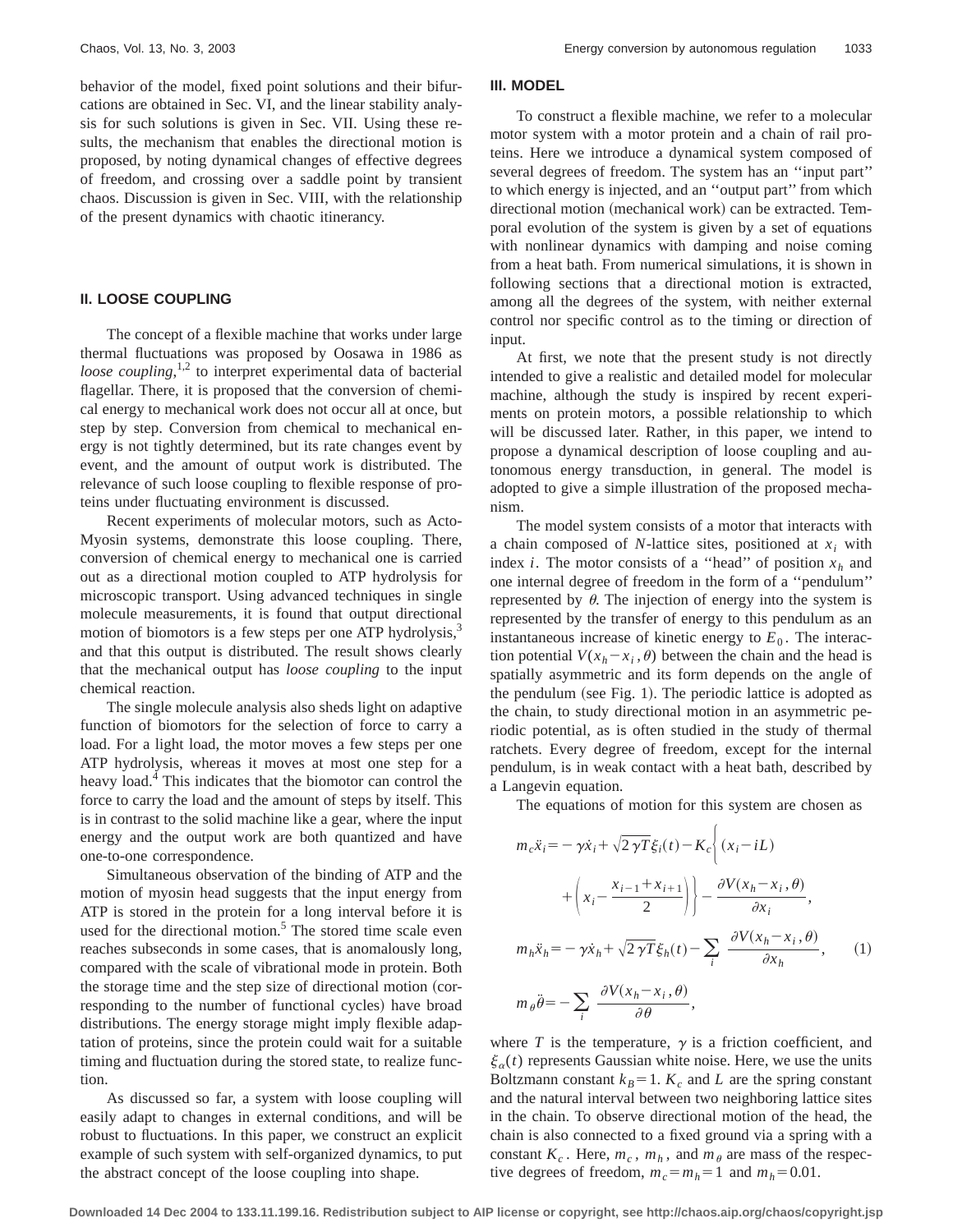

FIG. 1. Profile of the model. The form of potential *V* depends on the value of  $\theta$ , where the solid curve represents the form for  $\theta=0$  (the equilibrium state for  $\theta$ ), and the dotted curve for  $\theta = \pi$ . The latter value appears upon excitation, consisting of the instantaneous increase to  $E_0$  of the kinetic energy for the pendulum. In the simulation of this paper, the chain consists of ergy for the pendulum. In the simulation of this paper, the chain consists of FIG. 2. Frequency distribution of the displacement (number of steps) of the 40 lattice sites with periodic boundary condition.

The inertia is not ignored, as small friction coefficient  $\gamma$ is adopted. This is in contrast to most studies where biomotors are usually treated as overdamped systems, considering that for a small object that moves with a slow time scale, water is highly viscous fluid (Reynolds number  $\leq 10^{-4}$ ). We introduce inertia term, since several experimental results by Yanagida's group may not necessarily match with this standard view.<sup>3–8</sup> First, several single-molecule experiments suggest that the fluctuations in the slow time scale as millisecond or second. For instance, Ishijima et al.<sup>5</sup> showed anomalously long-term energy storage in molecular motors. There the chemical energy from ATP hydrolysis is stored in the motor for  $0.1-1$  s and then the energy is used for the directional motion gradually. If one assumes overdamped motion, such excited energy should be damped within a nanosecond or so. On the other hand, the stepping motion of protein itself (say Kinesin) could occur even in nanosecond  $order<sup>7</sup>$  while the waiting time before stepping is milliseconds. Compared with very slow time scales, the dynamics to realize directional motion is considerably rapid. If the water around a protein is treated just as macroscopic water, the rapid motion of the motor (for instance  $10$  nm by  $1$  ns) suggests the Reynolds number 0.1 or so, while it is not sure if the nature of water around the molecules could be just treated as such, and the effective Reynolds number could be much higher. To sum up, it is still open if the motion of molecular motor should be totally overdamped, and therefore it is interesting to consider a system with inertia theoretically.

Furthermore, each degree of freedom we used in the model does not necessarily represent an atomistic motion. Rather, it may represent a collective variable consisting of a large number of atoms. For example, a protein includes a large number of atoms. To understand energy transduction with such a large molecule, it is important to use a reduced model with a smaller number of degrees of freedom representing a collective mode consisting of a large number of atoms. It should be noted that the present scheme for the energy transduction is not necessarily restricted to a Hamiltonian system (with weak damping and noise), but it is hoped that a model with overdamped dynamics will be constructed that realizes energy transduction with loose coupling by the present scheme.

The potential form is asymmetric in space as shown in Fig. 1, where the characteristic decay length of the interaction is set at a smaller value than *L*, so that the interaction is



head position  $x_h$  per excitation.  $K_c = 0.5$ ,  $T = 0.02$ , and  $E_0 = 0.4$ .

confined mostly to the nearest lattice sites. Here we adopt the following potential form:

$$
V(\Delta x, \theta) = K_h \frac{\tanh(p(\Delta x - r)) + (1 - \cos \theta)/2}{\cosh(d\Delta x)},
$$

where the parameters  $p$  and  $r$  determine the degree of asymmetry, while  $K_h$  and  $d^{-1}$  give the coupling strength and decay length of the interaction, respectively. Specific choice of this form is not important. We have simulated our model choosing several other potential forms with asymmetry, for instance  $V(\Delta x, \theta) = K_h(1 - \cos \theta)/(\exp(\rho \Delta x) + \exp(-d\Delta x))$ , and obtained qualitatively the same results with regards to the directional motion. In this paper, the parameters for the potential are fixed at  $p=10$ ,  $r=0.3$ ,  $K_h=0.2$ , and  $d^{-1}$  $= 0.25.$ 

The pendulum mode without direct coupling to the heat bath is adopted here just as one representation of long-term storage of energy<sup>9</sup> experimentally suggested in molecular motors.<sup>5</sup> This specific choice, i.e., pendulum without direct damping, is *just an example* for a long-living mode, that interacts gradually with other degrees of freedom. As long as there exists such slow relaxation mode, our results follow. Any mode realizing slow relaxation can be adopted instead.

# **IV. DIRECTIONAL MOTION WITH A LOOSE COUPLING TO INPUT ENERGY**

In this section, we state results of the numerical integration for Eq.  $(1)$ , mostly from the viewpoint of the ensemble average.

In thermal equilibrium, the head diffuses along the chain while obeying Arrhenius' law, and no directional motion is possible on average. However, when energy is imported to the pendulum and the system is out of equilibrium, directional motion is observed on its way in the relaxation to thermal equilibrium. The degree of thermal fluctuations of the system depends on flexibility  $K_c$  besides temperature  $T$ , which is larger for smaller  $K_c$  or higher *T*.

For a given value of  $E_0$ , we computed the distribution of the number of steps as displayed in Fig. 2, where one step means the displacement of the head for one lattice site along the chain. Here, the distribution was obtained by taking 1000 samples with arbitrarily chosen different configurations of the system at the moment of energy injection, while satisfying thermal equilibrium, and also by taking different random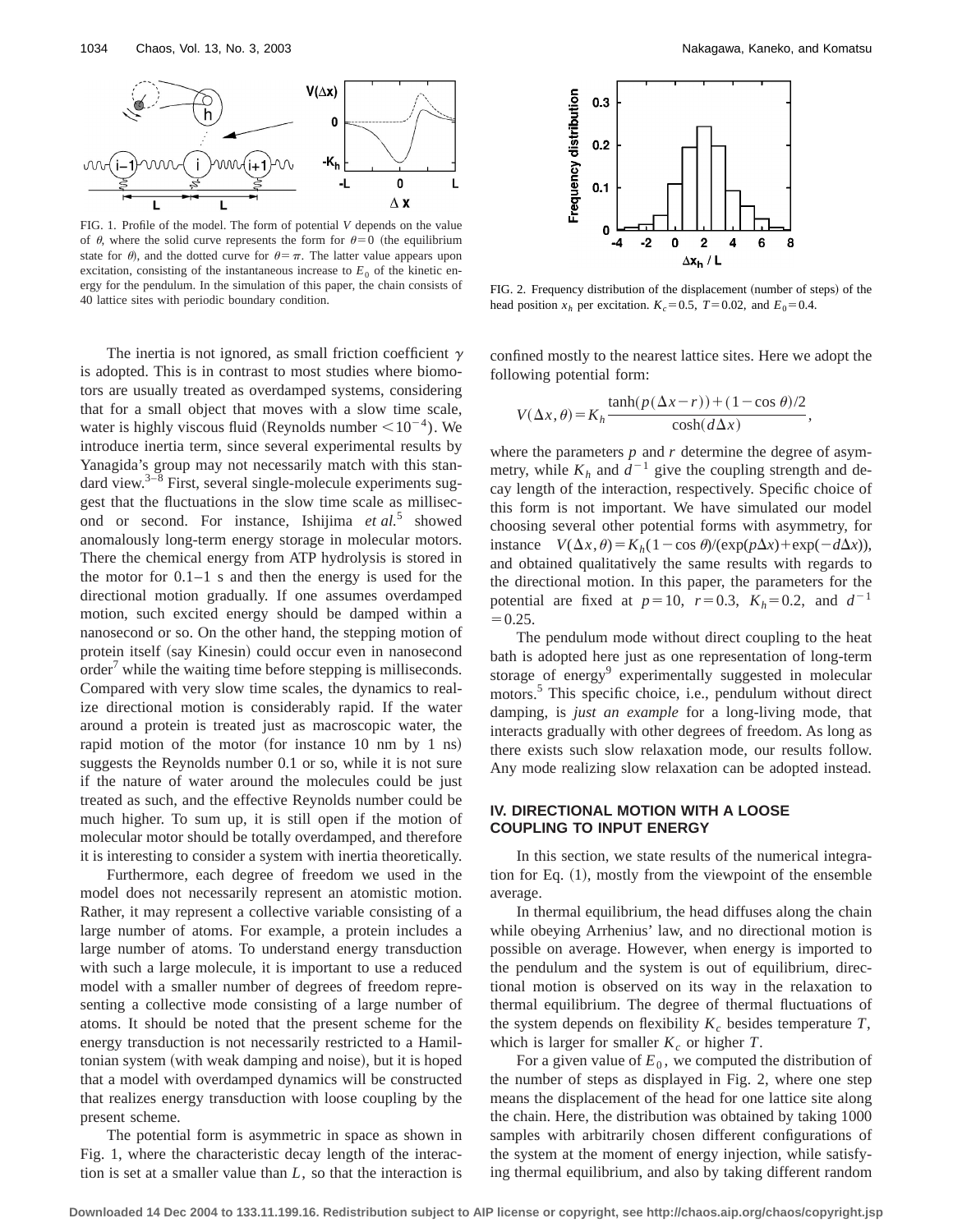

FIG. 3. Sensitivity of the dynamics to small disturbances. Three time series of the head position  $x_h$  are plotted, using the identical initial condition and common random sequence for the noise, and changing only slightly the value of excitation of the pendulum at  $time=0$ , as  $E_0=0.55$ ,  $0.55+10^{10}$ ,  $0.55+2\times10^{10}$ . In the simulation, the system was prepared in thermal equilibrium before excitation with  $T=0.01$  and  $\gamma=0.01$ . The tiny difference at the excitation event is amplified to large difference of the motion of the head  $x_h$ .

sequences  $\xi_a(t)$ . This distribution shows that the head moves directionally along the chain on average, and that the output number of steps, in which its peak value is two steps, has loose coupling to input energy. This distribution form of steps is similar to that observed in experiments of biomotors.<sup>3</sup>

The resulting distribution forms a rather broad shape, although the input energy  $E_0$  is identical for all the samples. The difference in the output step comes from difference of the configuration at the event of excitation, intrinsic chaotic dynamics of the system, and random noise from the heat bath. Here we examine orbital instability (by transient chaos) as follows: Take two identical initial configurations, and put input energy whose magnitude differs slightly for each other. The temporal evolution from these samples is simulated by choosing identical random noise (i.e., sequence of random number). Then, the evolution of these systems with tiny difference in input results in quite different number of output steps (see Fig. 3). Such difference also appears from the tiny difference in initial configurations. Now, it is impossible to predict or control the number and the direction of steps from the configuration of the system at the excitation, including the direction of the rotation of the pendulum. On the other hand, the directional motion appears rather independently of the configuration and, therefore, the energy conversion of the system is robust against thermal fluctuations in configuration, and fluctuations in the input event.

The output directional motion is also robust against changes in the environmental temperature, while higher temperature brings larger fluctuations to the system. Furthermore, the average number of steps increases monotonically with the amount of injected energy.<sup>10</sup> In other words, the more input energy, the more it is used for the output motion. The system can adjust itself to the change of input energy through its internal dynamics, even under large fluctuations in configuration. To make this energy conversion possible, it is important that the chain be sufficiently flexible and be fluctuated in large range thermally or excitedly. If the spring constant  $K_c$  is too large or too small, directional motion of the head is scarcely generated (see Fig. 4). This feature is



FIG. 4. Dependence of the average displacement  $\langle \Delta x_h \rangle$  on  $K_c$  for *T*  $=0.01$  with three values of  $E_0$ . Directional motion is most prominent in a particular range of stiffness of the chain ( $K_c \approx 0.5$ ), where the fluctuations of the lattice are slightly larger than those of the head. The directional motion is suppressed both for larger values of  $K_c$ , where the magnitude of lattice fluctuations decreases, and for smaller values of  $K_c$ . The latter suppression appears, because the head interacts not only with the lattice site at which it is positioned, but also with neighboring sites, resulting in a stronger effective potential experienced by the head.

commonly observed against the change of other parameters. The condition for the flexibility in the spring will be revisited later from the viewpoint of stability analysis.

# **V. DIRECTIONAL MOTION WITH THE USE OF EXTRA DEGREES OF FREEDOM**

Now, we discuss how energy conversion to the directional motion is carried out, by closely examining the dynamics of the model. Figure 5 displays a typical time sequence of the head  $x_h$ , a few lattice sites  $x_i$  around it, and the kinetic energy  $T_{\theta}$  of the pendulum after an event of excitation at  $time=0$ . We here introduce characteristic behavior of the system depicted as  $(a)$ – $(d)$  at the time sequence in Fig. 5. The configuration of the system at each stage is schematically represented in Fig. 6.



FIG. 5. A typical relaxation process following excitation of the pendulum.  $K_c$ =0.5. In the simulation, the system was prepared in thermal equilibrium with  $T=0.02$  and  $\gamma=0.01$ , and the pendulum was excited at  $time=0$  with  $E_0$ =0.4. With the temperature used here, the head remains at one lattice site for a very long time in thermal equilibrium. Upper panel: Time series of the positions of the head  $x_h$  (bold line) and a few neighboring lattice sites  $x_i$  $(-1 \le i \le 3$ ; dotted line). Lower panel: Time series of the kinetic energy of the internal pendulum  $(T_{\theta})$ . In the upper panel, the index  $(a)$ – $(d)$  corresponds to each stage schematically shown in Fig. 6.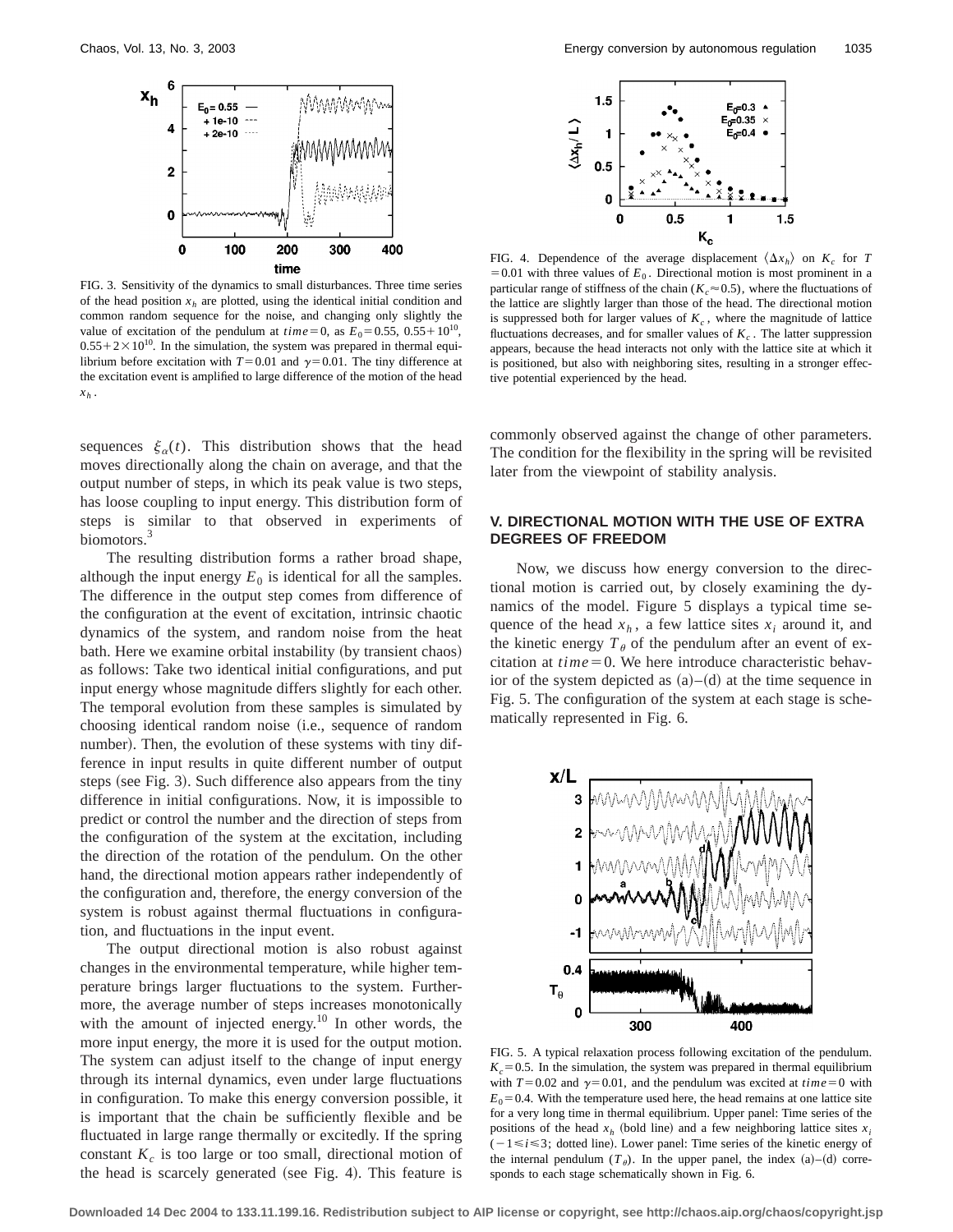

FIG. 6. Schematic representation on the directional motion. The reference  $index (a)–(d) corresponds to each stage shown in the time sequence in$ Fig. 5.

When the pendulum motion is fast, and is essentially decoupled from the head motion, the head and the nearest lattice site bind strongly and they exhibit highly correlated vibration  $[at stage (a)]$ . This correlation is especially remarkable in a weak spring case where  $K_c$  is small compared to the coupling by the potential *V*. There, the motion of the head and the nearest site is governed mainly by a two-body interaction between  $x_h$  and  $x_0$ , via the attractive potential  $V(x_h)$  $-x_0$ ), which induces this coherent vibration. The complex consisting of the head and the lattice site 0 behaves as if they are a single particle that is heavier than other sites (i.e., moves with a slower time scale motion). Indeed, this "particle,'' consisting of the lattice site and the head, is coupled to the neighboring sites, and they show roughly periodic oscillation. Here, the motion of the head and lattice sites are just combinations of two-body vibrational motions.

Since the pendulum interacts with the other degrees of freedom, it does not rotate completely freely, even though the rotation is fast. As the rotation is slowed, the pendulum motion starts to influence the head motion, due to the nonlinearity of the potential  $V(x_h - x_i)$ . The pendulum motion is no longer decoupled from the rest of the system, and the pendulum, the head, and the corresponding lattice site come to exhibit three-body motion. As shown in Fig. 3, the motion of the system starts to show highly chaotic motion, which induces irreversible relaxation.<sup>11</sup> At this stage, the energy from the pendulum is not immediately diffused to other lattice sites, and is localized at the head and the binding lattice site for a certain interval. As a result, the vibration amplitude of the complex of the head and the site becomes larger with the energy transfer from the pendulum [stage  $(b)$ ].

With the increase of the vibration amplitude, the coherent motion of the head and the corresponding lattice site is lost and they start to vibrate in antiphase [stage  $(c)$ ], as the interaction with other degrees of freedom (i.e., the pendulum and neighboring lattice sites) are no longer negligible. The growth of the antiphase mode between  $x_h$  and  $x_0$  is shown in Fig.  $7(a)$ , where the large amplitude appears for a few periods before the head moves to the next site. With the loss of coherence between  $x_h$  and  $x_0$ , the head interacts more strongly with the neighboring lattice sites to the original. The interaction that the head experiences here is highly asymmetric, i.e., repulsive with the left lattice site  $(x_{-1})$  and attractive with the right  $(x_1)$ , as given in the potential  $V(x_h - x_i)$ in Fig. 1 (for the interaction with the left site see  $x_h - x_i$  $\sim L$  and for the right see  $x_h - x_i \sim -L$ ). At this stage, the head motion becomes occasionally synchronized with that of



FIG. 7. (a) Plot of an orbit projected in the two-dimensional space  $(x_h, x_0)$ , from an event of excitation to the step motion. At first, the head and the lattice vibrate almost synchronously, as shown by the distributed points along the line  $x_0 = x_h$ . In contrast to a relatively large motion of their center of mass along the diagonal line, vibration of the two-body motion  $(h - O)$  is kept small, as shown in the vibration along the antidiagonal direction. As the pendulum loses energy, the amplitude of the relative motion between  $x_0$  and  $x<sub>h</sub>$  grows, as is demonstrated by a few periods of large amplitude vibration parallel to the line  $x_h + x_0 = 0$ . This corresponds to stage (c) in Fig. 5. After this swing motion of the head, the head moves to the next lattice site.  $(b)$ Eigenmode expansion of the time series of the head around the two-body solution (*h*-*O*). *N*=7,  $K_c$ =0.5,  $E_0$ =0.35, *T*=0.005, and  $\gamma$ =0.05. The first column gives the relaxation of excited energy  $E_{\theta}$  of the pendulum. The second one shows original time sequence of  $x<sub>h</sub>$ . The third and fourth columns give the component of the  $\omega_1$  and  $\omega_3$  mode for the time series  $x_h$ , respectively, while the bottom column gives the sum of the components of other modes. The vertical axes are in the range  $-1 \lt x_h$ ,  $x_h(\omega) \lt 1$ .

the next site to the left. Because the interaction between the head and the left lattice site is repulsive, the head bounces back eventually to the next site to the right, after a few periods of vibration [stage  $(d)$ ]. Attractive interaction with the right site also enhances this bouncing-back. Through this process, the head absorbs energy from the chain, so that it can cross over the energy barrier to the next site to the right. The timing of this crossing is spontaneously determined by the interaction among the head, pendulum, and lattice sites.

For the present mechanism to function, energy must be localized within the head and neighboring lattice sites for a while.<sup>10,12</sup> This condition is not satisfied, for example, when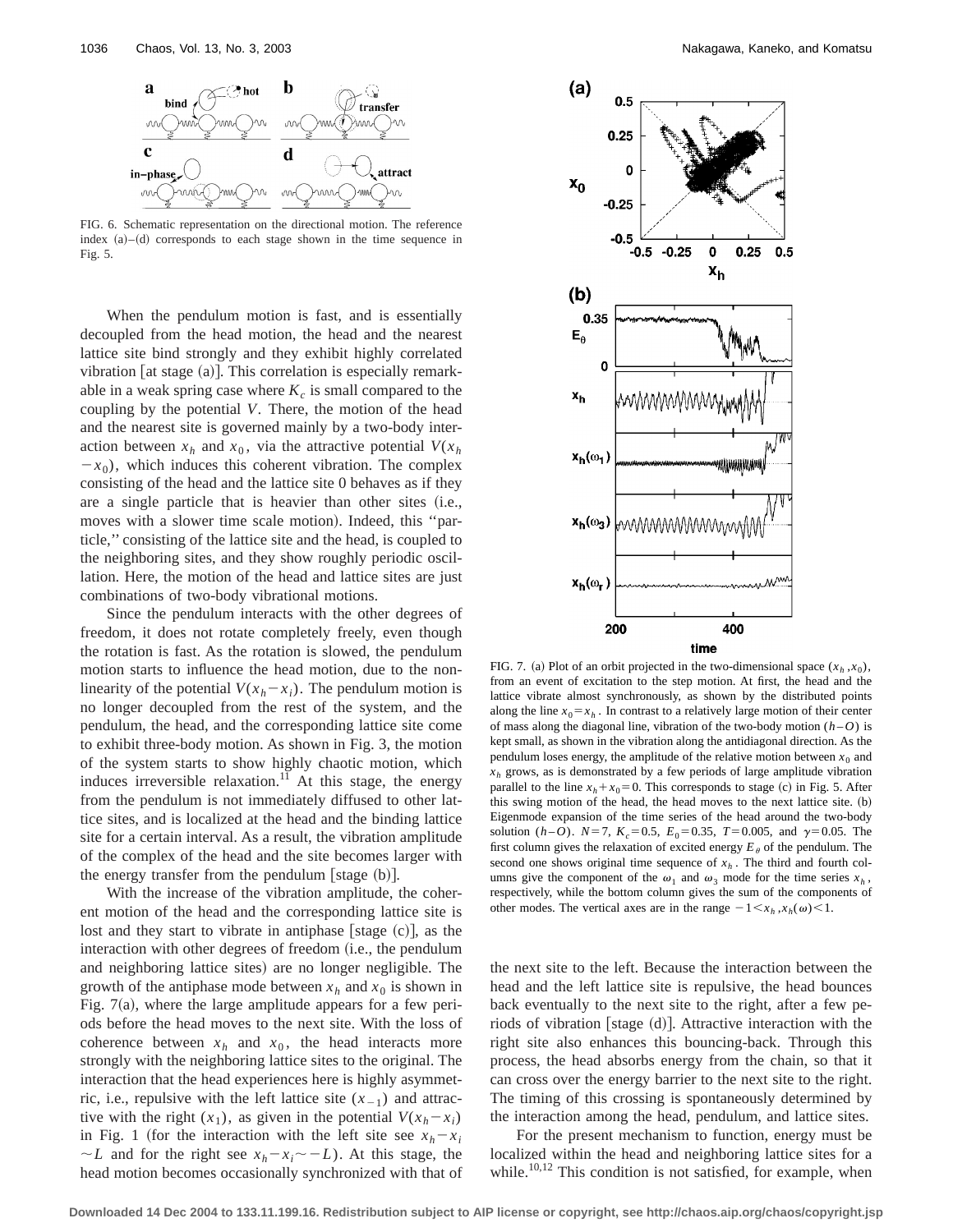

FIG. 8. Fixed point configuration of the head and the neighboring lattice sites, plotted as a function of the parameter  $K_c$ . Each fixed point solution is derived from the model equations (1) for each value of  $K_c$ . Here  $(\bigcirc)$  or  $(\bullet)$ shows the positions of lattice points  $(R, O, L)$  and  $(\times)$  or  $(+)$  that of the head. Here  $(O)$  and  $(X)$  display those of stable fixed points, and  $(O)$  and  $(+)$  those of unstable fixed points. In branch  $(a)$ , there are two bifurcation points around  $K_c \approx 0.3$  and  $K_c \approx 0.5$ .

the spring is stiff (i.e., when  $K_c$  is large). In that case, energy rapidly diffuses from the binding site to other sites, and the present energy conversion does not work. As a result, the directional motion is suppressed for large values of  $K_c$ , as shown in Fig. 4. To sum up, the localization of energy at a few lattice sites near the head over some time allows for effective energy conversion, which results in directional motion. It is interesting to note that in real molecular motor, the directional motion is suppressed when the stiffness of actin filament is increased by attaching proteins to it.<sup>13</sup>

## **VI. FIXED POINT ANALYSIS**

In this section, we analyze stationary states (i.e., fixed points) of Eq.  $(1)$  as a step to understand the dynamics discussed in Sec. V. For the sake of the analysis, here the excitation of the pendulum and coupling to the heat bath are removed from the model. The number of the lattice sites is reduced to be  $N=3$  with adopting a periodic boundary condition. This number is a minimum for the head to exhibit directional motion, while maintaining a common feature with that of larger systems. Then, the system to analyze has five degrees of freedom, i.e., head, three lattice sites, and the pendulum. Here we study bifurcation of the fixed points against the change of the stiffness  $K_c$  of the chain, while fixing other parameters at the values used in Sec. III. It is also noted that equivalent stationary states exist even for larger systems with  $N>3$ , as a periodic repetition of the solution at  $N=3$ .

First, as derived from Eq.  $(1)$ , the pendulum is stable for  $\theta$ =0 and unstable for  $\theta = \pi$ , independently of the configuration of the other degrees of freedom. Hence, among the five degrees of freedom, the fixed point condition for  $\theta$  is separated out only to these two cases. We hereafter argue stationary states at  $\theta=0$  (stable case).

In Fig. 8, the three lattice points  $(R, O, L)$  and the head position (*h*) of the fixed point solutions are plotted with the change of  $K_c$ . There are two branches of the solutions. Each branch is shown in Figs.  $8(a)$  and  $8(b)$ , respectively. Here, the upper case (a) undergoes bifurcation, while the other does not  $[Fig. 8(b)].$  Compare the head position with the lattice points in (a). Since  $x_h \sim x_O$ , the configuration Fig.  $8(a)$  corresponds to a binding state with the head and the site *O*, while the configuration changes with the value of  $K_c$ . We call this two-body binding-state solution, or two-body solution in short. It is remarkable that this binding-state solution between the head *h* and the site *O* is stable within a wide range of  $K_c$ , as shown in the lower branch satisfying  $x_h$  $\sim x_0$  in Fig. 8(a). The branch disappears around  $K_c \sim 0.3$ , and it does not exist below the value. On the other hand, in the range  $K_c \le 0.49$ , there is another (upper) sub-branch in Fig. 8(a), where  $h$  is between  $R$  and  $L$ , which are located at closer distances. We call this a three-body binding-state solution  $(O - h - R)$ , since the head and the sites *O* and *R* form a stable binding state.

For large  $K_c$ , the two-body solution  $(h - O)$  gives a ground state, energetically speaking, that stays at a minimum in potential energy, while it is replaced by the three-body solution  $(O - h - R)$  for smaller values of  $K_c$ . In the configuration of the three-body state, elastic energy of the springs gets much larger than that of the two-body binding state  $(h - O)$ , since the site *O* is very close to the site *R* and far from the site *L*. However, if the spring constant is sufficiently small, the repulsive force from the springs is compensated, by the attractive interaction between the head and the site *R* via  $V(x_h - x_R)$ , and it is negligible.

In branch  $(a)$ , there is another unstable fixed-point solution around  $0.3 \leq K_c \leq 0.5$ , which coexists with two stable solutions. It is a saddle point dividing the two stable solutions.

The stationary solution of the branch  $(b)$  is unstable over the whole range of  $K_c$  displayed in Fig. 8(b). It is a saddle point to divide two translationally invariant solutions, that exists due to the spatially periodic structure of the model equations. This is easily understood by considering the situation with a large  $K_c$  limit, where lattice sites are almost fixed to the periodic point  $x_i = iL$ . Then dynamical behavior of the system is determined solely by the motion of the head, which is located in a periodic potential. The head is stable at the point of global minimum for the potential around  $x<sub>h</sub>$  $\overline{\phantom{a}} = iL$ , and unstable at a saddle point within  $i \leq x_h \leq i+1$ . The difference between the potential energies at the saddle point and at the ground state gives us a measure of the energy barrier for the head to shift to the next lattice site. This corresponds to activation energy for the head to move along the chain. Indeed, the energy barrier estimated here, for each value of  $K_c$ , is consistent with the values defined from the Arrhenius law for the diffusion of the head, which is obtained by the numerical simulation at thermal equilibrium condition.

The bifurcation point for the emergence of the threebody solution  $(O - h - R)$  is important. As is seen in Fig. 4, the average step of the head takes the largest value around this bifurcation point in  $K_c$ . It is suggested that the dynamics to generate the three-body motion  $(O - h - R)$  is correlated with the directional motion to go across the energy barrier.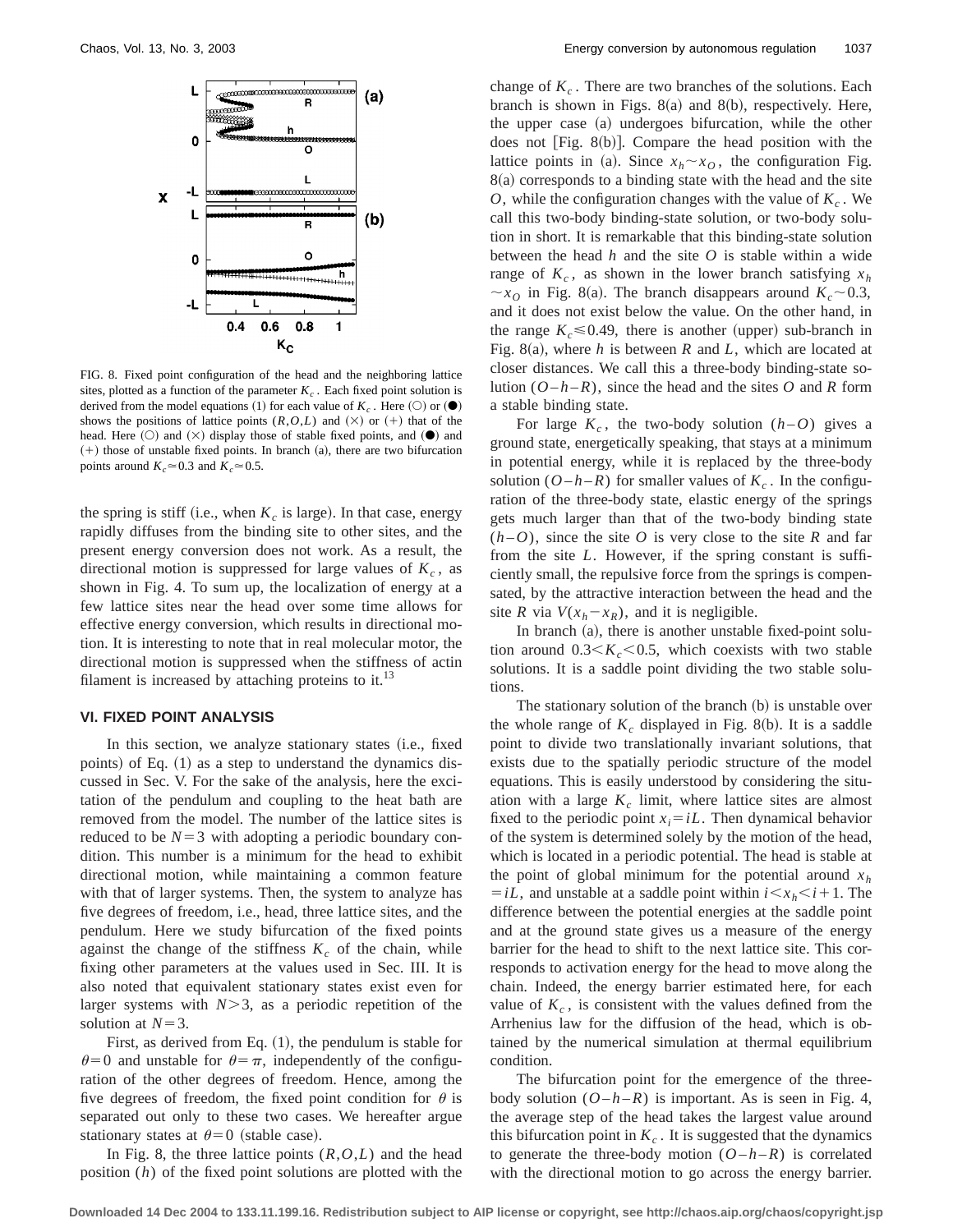

FIG. 9. Eigenfrequencies for each eigenmode around each fixed point. In  $(a)$ four eigenvalues for the solutions in the branch  $(a)$  of Fig. 8 are displayed, while in (b) those for the branch (b) are shown.  $(O)$  and  $(O)$  show the frequencies around stable (elliptic) fixed points and unstable (saddle) points, respectively. Over the range of  $K_c$ , the relationships  $\omega_2 \sim \sqrt{2K_c/3}$  and  $\omega_3$  $\sqrt{K_c/4}$  are approximately maintained, which correspond to the mode of lattice vibrations. The resonance point at the crossing of the frequency curves appears around  $K_c \approx 0.5$  (a bifurcation point) for the solution in branch (a), and around  $K_c \approx 0.75$  in branch (b).

Relaxation near the bifurcation point generally gets slower. Hence the motion of the head and lattice points gets slower near the bifurcation point of  $K_c$ . During this slow relaxation, characteristic energy flow between various modes is induced in the system, which lead to an effective energy transfer from the pendulum to the head and the lattice points, sufficient to go across the energy barrier.

## **VII. LINEAR STABILITY ANALYSIS**

As a next step to understand the dynamics of the present system, linear stability analysis around the stationary solutions is carried out. We study frequencies of linearized motion around each fixed point, to see how switching from the motion around one fixed point to another is possible.

Since we analyze a system with five degrees of freedom, the linearized solution around each fixed point solution has five pairs of eigenvalues. Indeed, the two stable states in branch (a) are elliptic points with five pairs of imaginary eigenvalues. On the other hand, the unstable solutions in branches  $(a)$  and  $(b)$  are a saddle with one pair of real eigenvalues and four pairs of imaginary eigenvalues. Each imaginary eigenvalue gives a frequency of a corresponding vibrational mode. Here, as mentioned in Sec. VI, the stationary state of the pendulum mode is determined independently of the configuration of the other degrees of freedom. Hence we focus on the remaining four (for the stable solution) or three (for a saddle) frequencies except the pendulum mode. These frequencies are plotted in Fig. 9.

Figure  $9(a)$  displays four (or three) angular frequencies for each solution in branch  $(a)$ . Three frequencies depicted as  $\omega_1$ ,  $\omega_2$ , and  $\omega_3$  possess common properties for all the solutions. The fastest frequency  $\omega_1$  is kept far from others and  $\omega_1 \approx 3$  over the whole range of  $K_c$ . By examining its eigen-



FIG. 10. Schematic representations of each eigenmode corresponding to the eigenfrequencies  $\omega_1$ ,  $\omega_2$ ,  $\omega_3$ , and  $\omega_4$ . The direction of each arrow indicates relative direction of the components of each eigenvector.

vector, this mode is found to correspond to the vibration between the two body, the head and the nearest lattice site O. Schematic representations for each eigenvector are shown in Fig. 10, where one can see the phase relationship between each motion (i.e., in-phase or antiphase relation) from the relative directions of arrows. In contrast, the frequencies  $\omega_2$ and  $\omega_3$  are modes of lattice vibration, which increase proportionally to  $\sqrt{K_c}$ . The slowest mode  $\omega_3$  corresponds to the collective, translational mode of all degrees of freedom in phase. (Since each lattice is attached to a fixed, periodic potential, the Goldstone mode does not exist, and the eigenvalue is not zero. Still, it is small.) These two lattice modes are maintained for all solutions, even in the saddle solution in branch  $(b)$  as shown in Fig. 9 $(b)$ . Again, by examining their eigenvectors, it is shown that there are two eigenvectors for the solution (b), corresponding to those for  $\omega_2$ and  $\omega_3$  in (a).

In the vicinity of each stationary state, the dynamics are represented by superposition of these eigenmodes. For instance, the lattice vibration observed in stage  $(a)$  in Fig. 5 mainly comes from  $\omega_3$ , which is the longest collective mode with the largest amplitude of vibration, while the fast, smallamplitude vibration between the head and the lattice *O* at the stage (a) comes from the eigenmode for  $\omega_1$ , whose amplitude increases with the inflow of energy from the pendulum as seen at stage  $(c)$  in Fig. 5 and Fig. 7 $(a)$ .

To see how each mode contributes to the directional motion of the head, we expand it into the eigenmodes, by projecting the head motion into each mode. Temporal change of the component of each mode is plotted in Fig.  $7(b)$ . Before the inflow of the energy from the pendulum, the mode of  $\omega_3$ shows a large-amplitude vibration. This is natural, since the mode of  $\omega_3$  corresponds to a two-body binding state  $(h - O)$ . As the pendulum loses energy, the amplitude for  $\omega_1$  increases, and it becomes of a comparable order with that of  $\omega_3$ . This shows the appearance of antiphase vibration. Up to this stage [i.e., up to time  $\sim$  400 in the example of Fig. 7(b)], the components of other modes remain small, and do not affect much the behavior of the head.

Then, instability in the two-body solution  $(h - O)$  brings about breakdown of the binding state between the head and the site  $O$ . At stages  $(c)$  and  $(d)$  in Fig. 5, the system is excited from the ground state, and approaches the saddle in the branch (b). As seen in Fig. 10, all vibrational modes on the saddle point are in-phase motion between the head and the site *O*. Such vibration modes support the synchronization observed in the repulsive interaction at stage  $(c)$ . Here com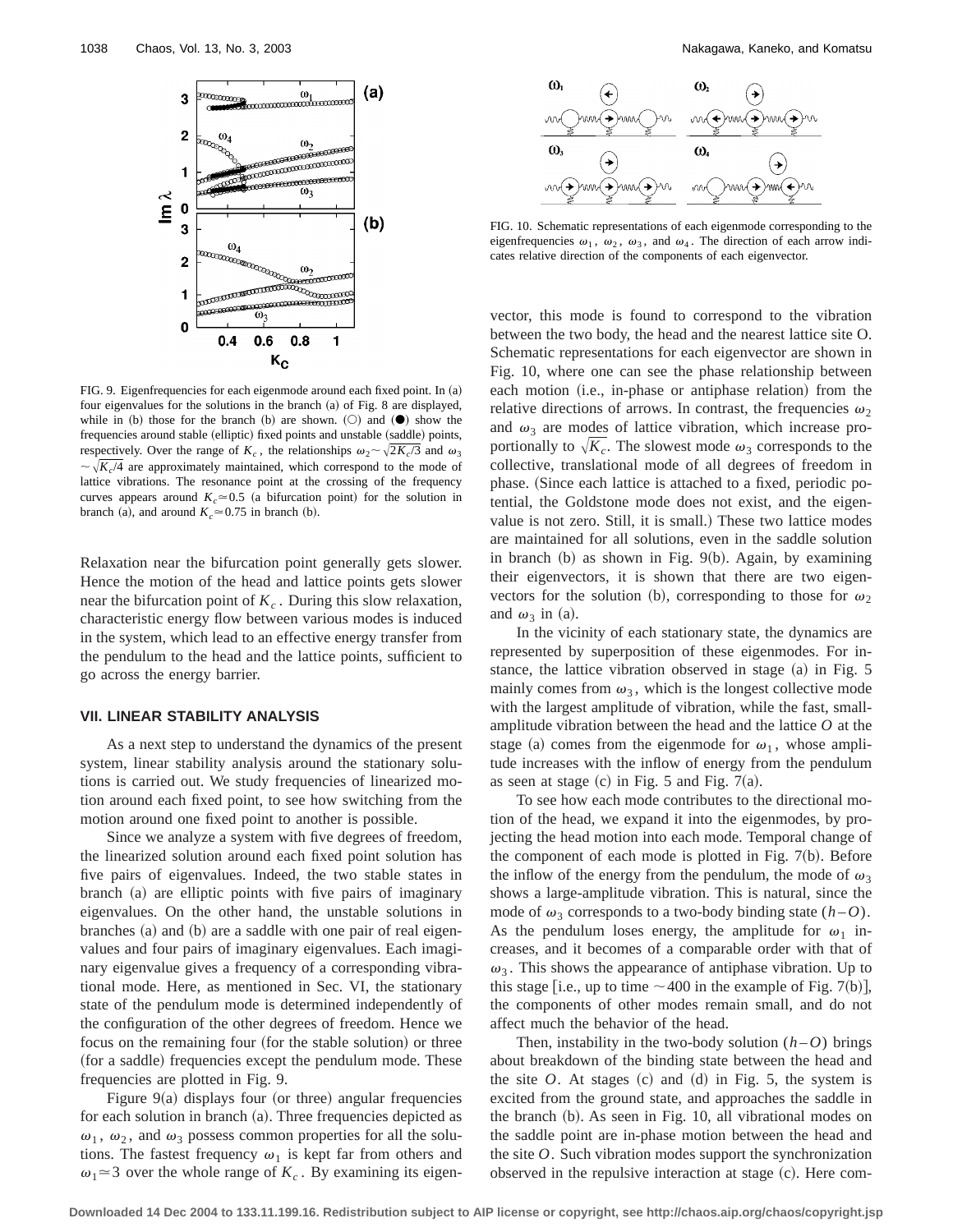ponents from other modes are slightly increased, as shown in Fig.  $7(b)$ , right before the step motion of the head.

As the head is occasionally deviated to the right neighboring site *R*, the configuration becomes similar to that of the three-body binding state  $(O - h - R)$  in branch (a), which exists at the range of  $K_c$  allowing for the effective directional motion. Then, to escape from such temporal three-body binding state, and to make a shift of the head to the next site, antiphase relationship between the head and the site *R* is important. Here, such motion is given by the eigenmode for  $\omega_4$ , where the site *R* moves to the opposite direction to both the head and the site  $O$  (see Fig. 10). At the saddle solution in branch (a), the eigenmode corresponding to  $\omega_4$  in Fig. 9 takes a real eigenvalue, whose eigenmode gives the unstable direction of the saddle. Along the stable direction of the saddle, the head and the sites *R* and *O* are first combined, and later, along the unstable direction, the site *R* is departed from the binding state of the head and the site *O*. In other words, the system is attracted to the three-body binding state  $(O - h - R)$ , and then it is repelled from the state. This corresponds to stage  $(d)$  in Fig. 5. In the time series in Fig. 5, the head is shifted to the next site successively, following this attraction. The temporal attraction to the three-body state and exit from it through the saddle is important to understand how the head goes across the energy barrier to make a directional motion.

Here it is difficult to find out the growth of the mode  $\omega_4$ at the stage  $(c)$  or  $(d)$ , by measurement of the components as in Fig.  $7(b)$ . We could detect the increase of the modes other than  $\omega_1$  and  $\omega_3$ , as a total, but direct observation of the increase of  $\omega_4$  mode is not easy, even if we adopt the mode expansion around the three-body solution  $(O - h - R)$ . There can be two possible reasons here. First, the head crosses the energy barrier through the saddle within a short time scale, and the mode is too difficult to be detected. Second, around the saddle of a three-body motion, chaotic (transient) motion is generally expected, following the resonance overlapping.<sup>14</sup> Indeed, to fully understand the dynamics, the linear analysis is not sufficient, of course. To close the section, we briefly discuss the resonance overlapping.

Note that frequencies  $\omega_2$  and  $\omega_4$  are close around the bifurcation point of  $K_c$  in branch (a). Also, for the saddle point in branch (b),  $\omega_4$  shows a remarkable decrease with the increase of  $K_c$ , and crosses with  $\omega_2$  at a certain value of  $K_c$ , as shown in Fig. 9. When these two frequencies get close, there appears resonance between the modes, due to nonlinear terms in the original equation. In general, in a three (or more) body motion with the resonance overlap, stochastic layer is formed around the saddle point that separates two different binding states. Along the stochastic layer, chaotic motion is generated. This stochastic layer is expected to be thickened as  $\omega_4$  and  $\omega_2$  get closer, as has been generally studied.<sup>14</sup> Hence, with the resonance overlap, the motion to go across the saddle would be facilitated.

In our problem, it is rather difficult to demonstrate directly that chaotic motion is due to resonance overlapping, since the motion appears only as a transient motion within a short time scale. However, orbital instability as well as irregular motion is observed around the stage  $(c)$  and  $(d)$ , i.e., between the beginning of inflow from the pendulum and the shift of the head.<sup>12</sup> This instability is not solely due to the inflow of energy, since the index for the instability, given by (finite-time) Lyapunov exponent, is kept constant even after the first inflow of energy finishes. Recalling generality of the resonance overlap mechanism for chaos, $^{14}$  it is rather natural to assume the existence of resonance overlapping here.

The above-presented linear analysis is argued for a special case  $\theta$ =0. After an excitation, the pendulum rotates and the value of  $\theta$  is distributed. It should be noted that both the bifurcation point of  $K_c$  and the resonant points of  $K_c$  for  $\omega_2$ with  $\omega_4$  are shifted to smaller values of  $K_c$ , for  $\theta > 0$ . To sum up, around  $0.3 \leq K_c \leq 0.75$ , the stochastic layer to go across the saddle would be broader and the crossing of the energy barrier would be easier. The chaotic dynamics around the saddle would destroy the correlation between the head and lattice sites, and would be relevant to induce directional motion. In relationship, it should be noted that the average shift of the head tends to have a peak around this region of  $K_c$  (see Fig. 4).

### **VIII. SUMMARY AND DISCUSSION**

In the present paper, we have analyzed a dynamical systems model for energy transduction, inspired by recent experiments on molecular motors. Using Langevin dynamics (with inertia), it is shown that the injected energy to one of the degrees of freedom is successively converted to directional motion, under the thermal fluctuations of configuration. Before the injection of energy, the system is in equilibrium, where the stationary state is approximately decoupled into two-body motions (given by the binding state between the head and the lattice). As the stored energy into one of the degrees of freedom is dissipated, several degrees of freedom start to interact. Then, the original stationary state is destabilized, and is replaced by chaotic transient. Now the binding state between the head and the lattice is destabilized. As schematically shown in Fig. 6, the head starts to interact with the neighboring site strongly. Then, through asymmetry in the potential, directional output motion results.

One consequence of this chaotic (transient) dynamics is loose coupling between injected energy and output motion, as demonstrated by the broad step distribution. Indeed this distribution reproduces the observation in the experiment of molecular motors rather well. In general, loose coupling between the input and output motion, demonstrated by the broad distribution of output motion, is an inevitable consequence of the chaotic dynamics during the course of crossing over the potential barrier.

The present result also implies robustness of the energy transduction process. Recall that our mechanism does not rely on any specific resonance. Rather, at the crossing of the potential barrier, three (and later more) degrees of freedom are involved. Note that in Hamiltonian systems with a few degrees of freedom, the stochastic layer is formed as a result of resonance overlap. Chaotic motion arises along the stochastic layer, and an orbit crosses the saddle point with this motion, while this chaotic motion brings about a broad band of frequencies. In the present example also, stochastic mo